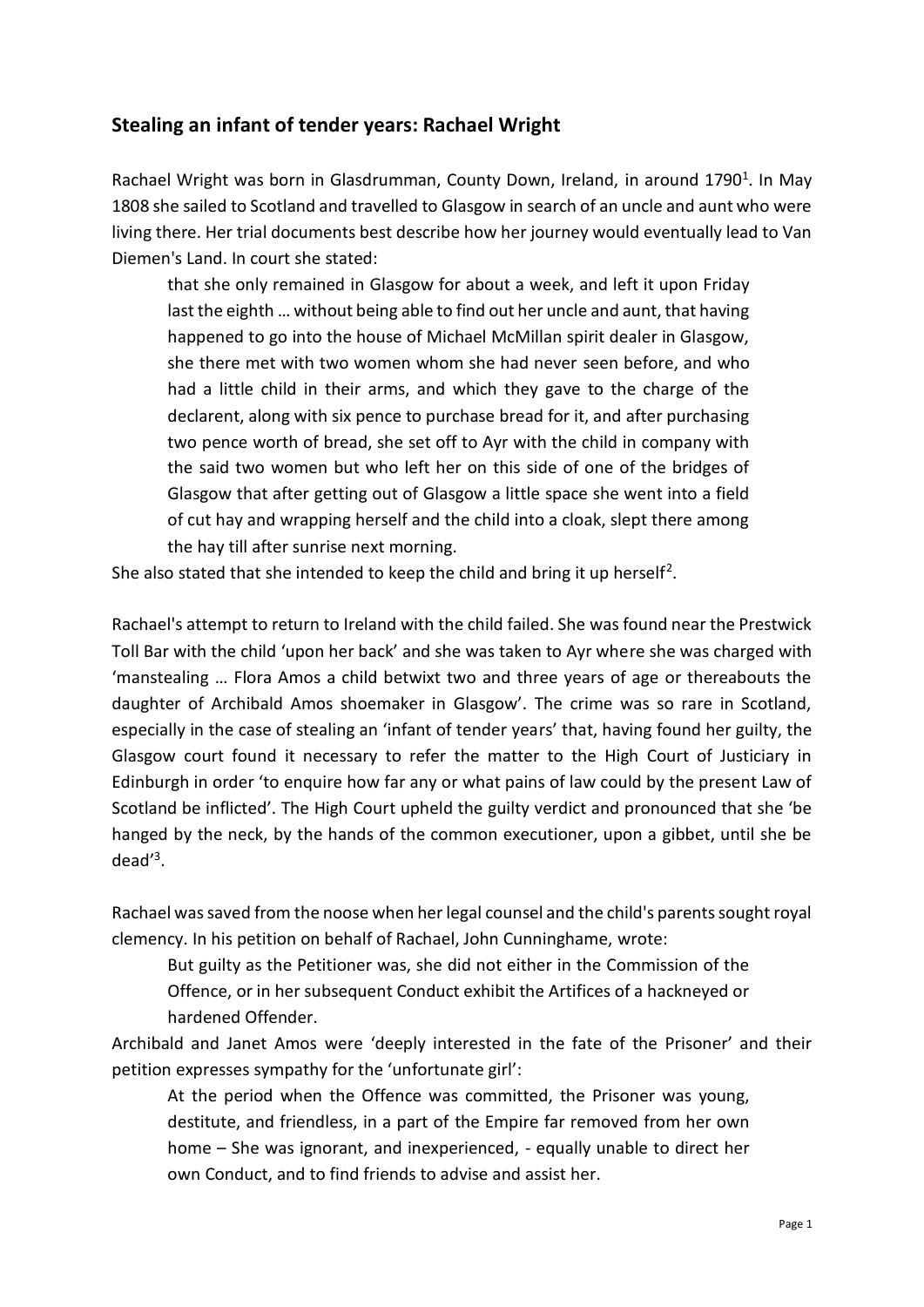They pointed out that no injury had been done to Flora, and 'that it would give them the most poignant and irreparable distress, if the Prisoners dreadful Sentence were carried unto Execution'. They also suggested that:

'the long Confinement of the Prisoner, under the most painfull anxiety and suspence, must of itself, have been a severe punishment<sup>'4</sup>.

Their request was granted and Rachael's sentence was commuted to transportation 'to the Coast of New South Wales or one or other of the Islands adjacent for and during the Term of her natural Life<sup>5</sup>.

Rachael arrived in Sydney on the ship *Friends* on 10 October 1811<sup>6</sup>, and in July 1812 she was sent to Port Dalrymple on the *Lady Nelson<sup>7</sup>* . In an 1816 muster she is recorded as a hospital nurse<sup>8</sup>. In the following year she was in Hobart and in 1819, like so many female convicts, she was a 'servant to settler'<sup>9</sup>. By 1816 Rachael had formed a relationship with Timothy Quinn. While there is no record of a marriage, her convict records sometimes referred to her as 'Quinn' and 'wife of Quinn', and she was at times assigned to him. There is no indication as to whether or not the two convicts knew each other in Sydney before they were both sent to Van Diemen's Land in 1812. It is also unclear if this was a match born out of love or necessity. If it was the latter, it certainly fits the pattern of many convict women who formed relationships in order to sustain themselves in the colony.

Timothy Quinn, born in about 1780, was found guilty of burglary at the Old Bailey in February 1807 and sentenced to seven years' transportation<sup>10</sup>. In July 1808 he left England on the Admiral Gambier, arriving in Sydney in December<sup>11</sup>. He was included in a list of absconders that appeared in the *Sydney Gazette* in January 1810<sup>12</sup>, and then in July 1812 permission was given for him to proceed to Port Dalrymple as part of a group of four convicts assigned to James Cox, who had received a large land grant near Port Dalrymple<sup>13</sup>. Cox later built 'Clarendon' at Nile. By 1816 Quinn had left Cox's service and settled on a grant of his own on the North Esk River in what is now St Leonards. It was here that his and Rachael's three children were born: Jane (1816), Frances (1817) and John (1819).

Muster details show that Timothy was actively farming his land, but the success of his efforts was limited. A survey of children requiring education notes that Timothy and Rachael could not afford to send their children to school<sup>14</sup>. By 1824, records begin to reveal a pattern of growing debt and conflict. Timothy had ongoing disputes with neighbours and local businessmen, and an encounter with William Field in October 1829 clearly shows how this directly affected Rachael and the children. Field came to their property with three men. One struck Rachael and another knocked her down on Field's orders. Within days of the dispute Timothy was in gaol and, in his own words from an 1831 petition to the governor, 'My poor children were driven upon the mercy of the world without a friend or a home and my wife to utter destruction and placed in the female penitentiary<sup>15</sup>.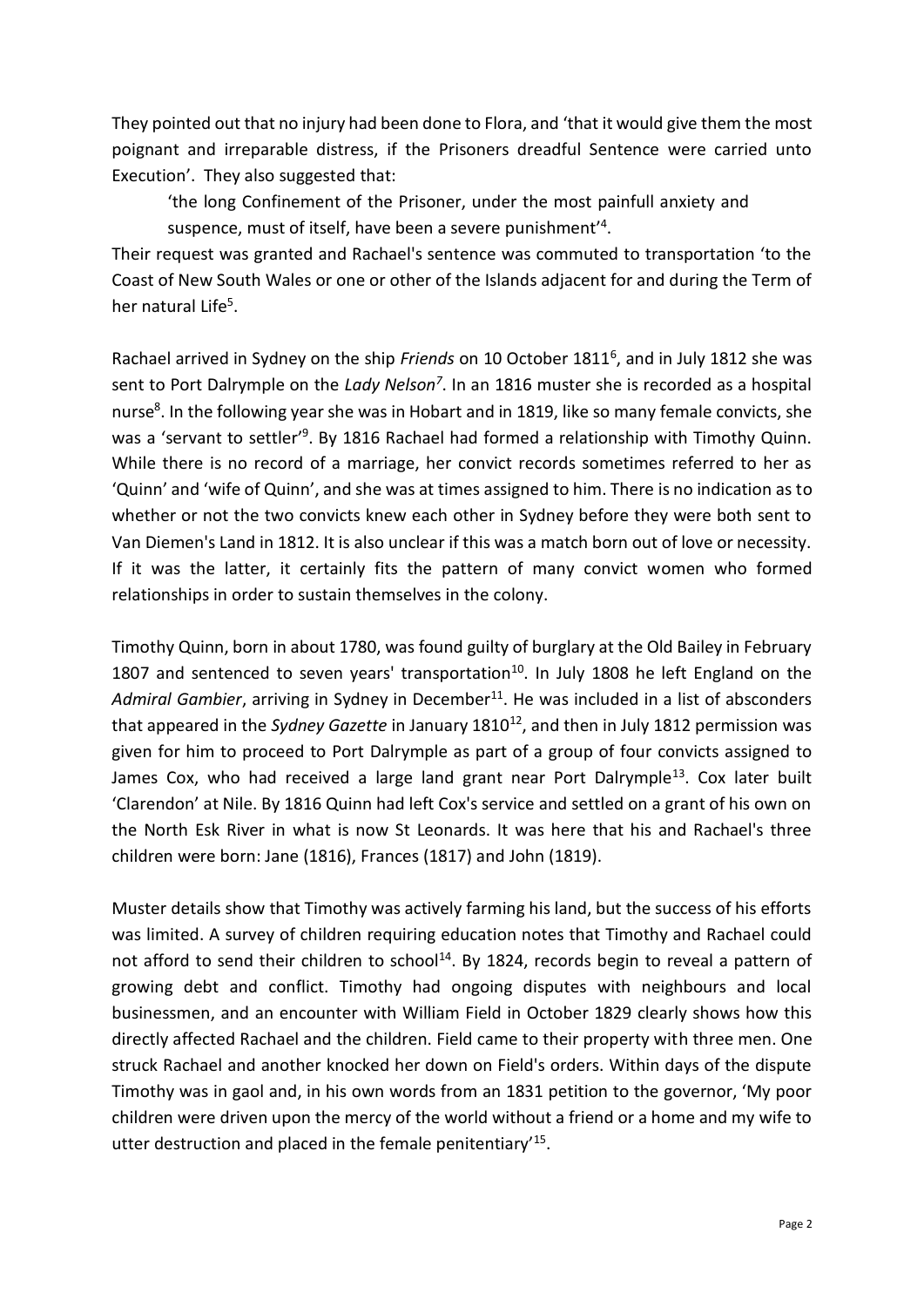Rachael's earliest recorded offence was on 21 March 1827 when she was admonished for being drunk in the street<sup>16</sup>. This was the first of numerous occasions when she was let off with a reprimand for public drunkenness. There may, of course, have also been earlier misdemeanours, but if these did occur, no record of them appears to have survived. At other times Rachael was either fined five shillings or put in the stocks for a number of hours<sup>17</sup>. In one instance she was even fined the considerable sum of £10 for 'offending against decency by the Exposure of her Person'<sup>18</sup>.

The first of four known terms of imprisonment came in June 1828 when Rachael was charged with being drunk and disorderly and sentenced to 28 days in the House of Correction<sup>19</sup>. On 13 September this was followed by a further seven days for 'being drunk and disorderly last night<sup>'20</sup>. Both of these sentences may have been served at the Launceston Gaol. On 20 April 1830, with her husband in gaol, Rachael was to be 'ret<sup>d</sup> to the service of Gov<sup>t</sup> & be placed in the Factory at George Town' for being drunk and disorderly in the street again<sup>21</sup>. This is the only conviction that specifically mentions the Female Factory at George Town. Nothing is known of Rachael's actual time in the Factory; we are left to assume that she was either escorted on foot from Launceston to George Town or was lucky enough to be transported there by boat and that she was engaged in prison industries while incarcerated.

Rachael's lot did not improve after Timothy's release at the end of January 1831. On 28 February she was charged with 'insolence and drunkenness' while assigned to W. Fisher, and sent to the Female House of Correction for six weeks<sup>22</sup>. It is unclear from her conduct record where Rachael was imprisoned. She may have remained in Launceston or returned to the Factory at George Town, a place she was familiar with from the previous year. A register of indulgences for convicts includes a request from Timothy Quinn for his wife to be released from the Female House of Correction and assigned to  $him<sup>23</sup>$ . The request was dated 29 April 1831, but Rachael appears to have been held long after her sentence expired. On 9 June, Timothy's request was sent to the governor for a second time but a response has not been recorded.

Timothy fared no better than Rachael. He had many convictions for being drunk and disorderly, and it is clear from government documents that he lost the ability to manage his personal life and livelihood. A petition to Governor Arthur in 1830 was entitled 'The humble memorial of Timothy Quinn, a debtor<sup>'24</sup> and in October 1835 his daughter Jane accused him of beating her and 'taking liberties with my person'<sup>25</sup>. Accounts with the Launceston merchants Archer, Gilles and Company attest to the amount of alcohol purchased by Quinn on trips to town<sup>26</sup>. Mounting debt eventually led to his lands being taken and his house destroyed by a creditor. One particular spell in the Launceston Gaol brought on by financial woes lasted from October 1829 until January 1831. During this time he was among the first recipients of the generosity of the newly founded Charitable Society<sup>27</sup>. His family appears to have been left without support. At one point his son John hid in the bush and 'had not tasted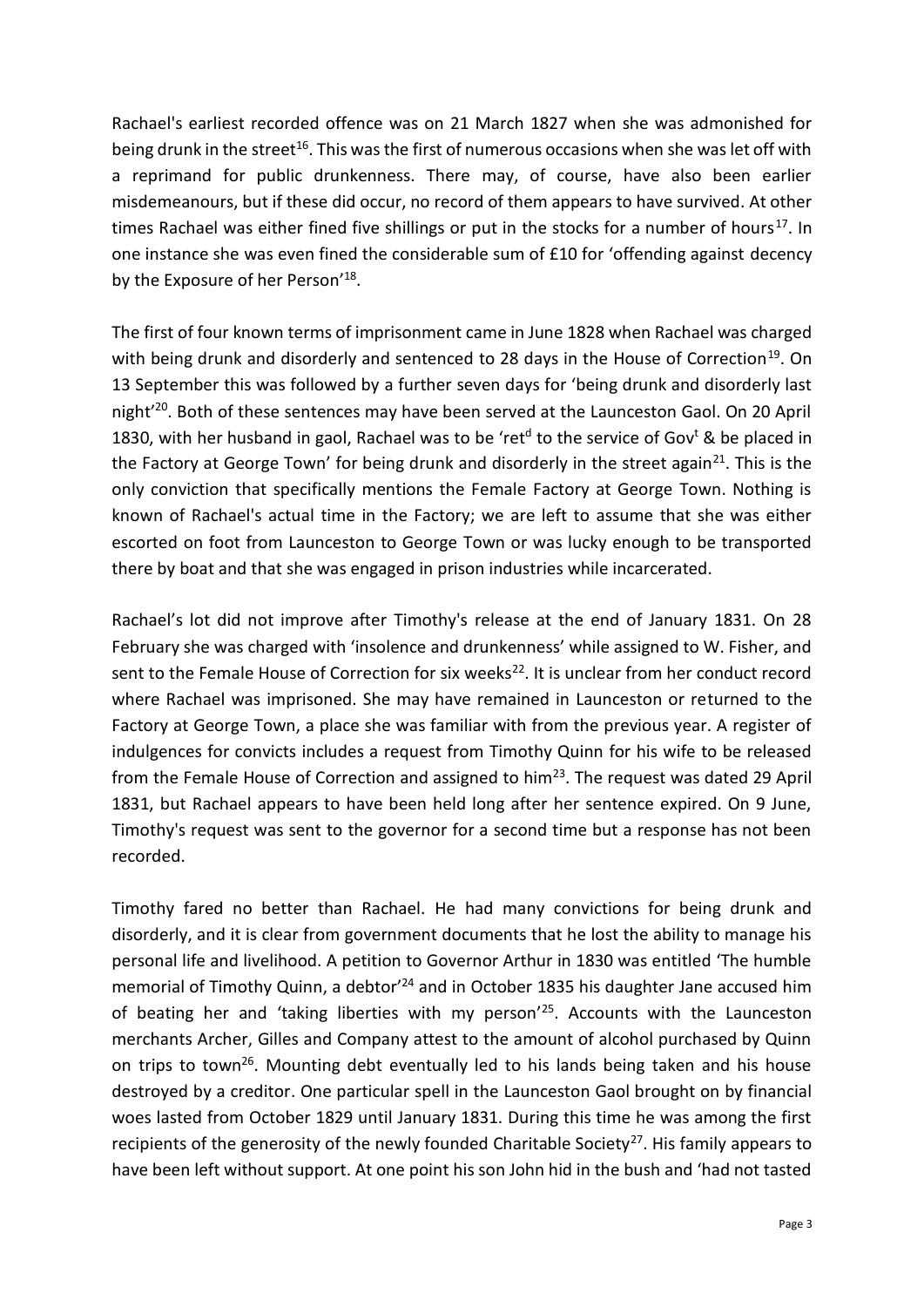any other food than opossum flesh for three weeks<sup>'28</sup>. When Timothy died in October 1839, the hospital messenger gave the cause of death as 'debilitas'<sup>29</sup>.

Rachael's records show a final encounter with the authorities in May 1837<sup>30</sup> and in 1841, after Timothy's death, she is listed in a muster as married $31$ . After 33 years in Van Diemen's Land and 27 offences, she was granted a ticket of leave on 25 February 1845 $32$ . It is no small irony that the ticket of leave was granted while she was an inmate at the New Norfolk asylum. Rachael was admitted to the asylum in 1838 suffering from 'mania'. How she came to be admitted is not clear from the records and there is no suggestion, in spite of the 1841 muster listing and the 1845 ticket of leave, that she was ever well enough to leave the asylum. The detailed case books paint a picture of a tortured existence. In July 1846 she was recorded to be:

'complaining bitterly of her situation, and talking incoherently about her husband and children, at the same time threatening vengeance and violence to anybody - has however never been known to commit the smallest act of violence'<sup>33</sup>.

By July 1848, Rachael's physical health had begun to deteriorate. Her 'mental state the same as it has been for many years'. She refused to take any medication and suffered 'maniacal excitement, followed by corresponding depression'. She was also indifferent to food, although she did take the wine and milk given to her. On 13 July, her notes read:

'General health failing day by day - looks wretchedly ill - obstinate and would be violent if she had the strength ... from her appearance one would suppose her to be upwards of 60 years of age at least instead of 45 as shewn in the books'.

By the 27th. she was 'very feeble ... uses at times most violent and obscene language'. On 8 August she 'continues in the same note, except that she is getting more feeble day by day takes but very little nourishment and refuses medicine of any kind'. On the 15th. she was 'still alive, but sinking fast'. She died the following evening between 11 and 11:30 and was buried at St. Matthews, New Norfolk, two days later<sup>34, 35</sup>.

The convict system had one final irony in store when, in October 1853 five years after her death, her ticket of leave was revoked because she failed to report to the police<sup>36</sup>. The fate of her children Jane and John is yet to be established. John was still attempting to assert his claim on his father's land in 1841<sup>37</sup> and Jane may be the Jane Quinn who died in the Hobart Hospital on 23 December 1844<sup>38</sup>.

Frances seems to have prospered better than her parents. George Hobler, owner of 'Killafaddy' and builder of the first Hobler's Bridge, took pity on her and in May 1829 he wrote in his journal: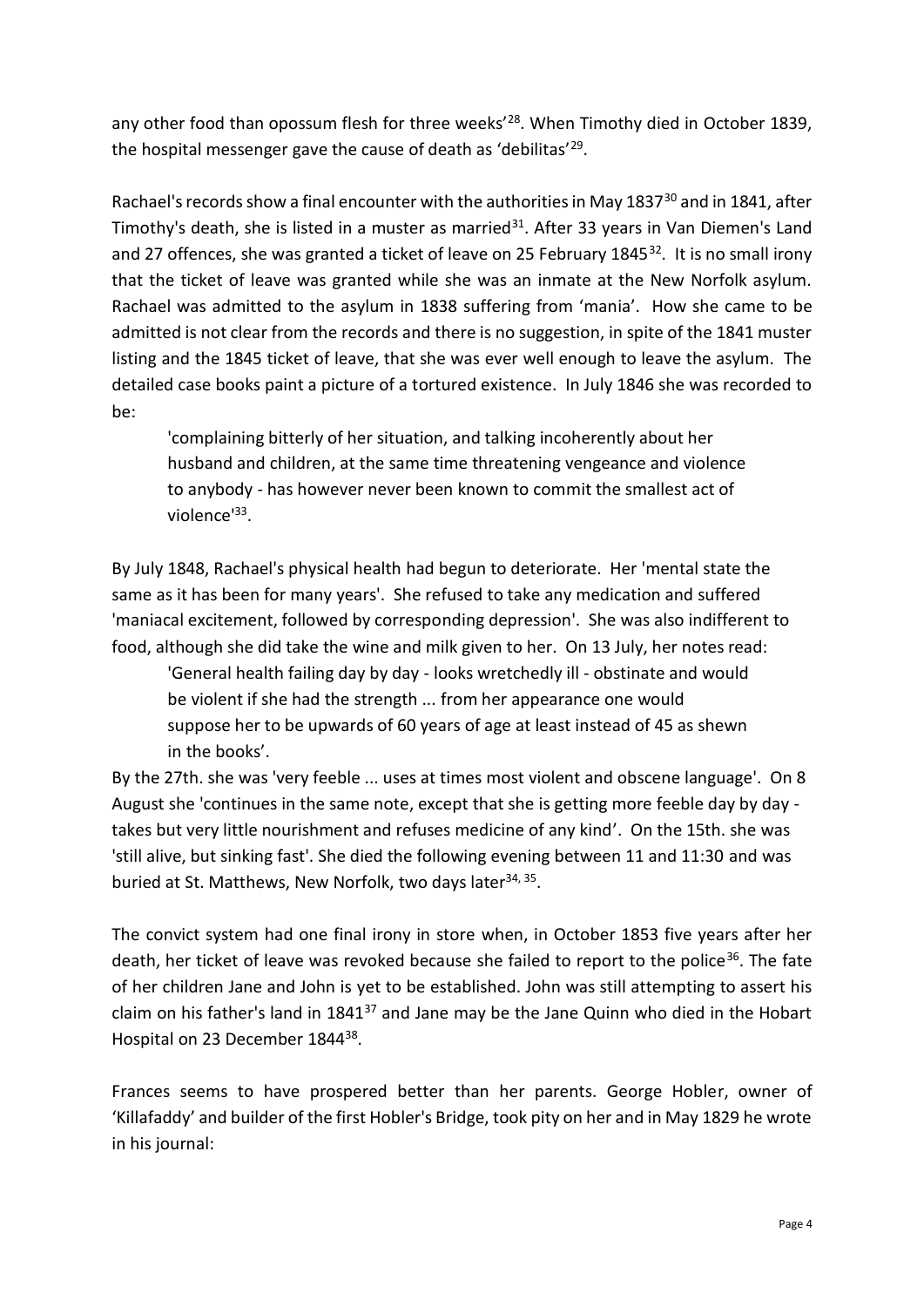Little Fanny Quin, taken into the house a few days ago her father being in jail and her mother drinking about as usual, leaving the girl to the wide world behaves herself very well, far more so than cd. be expected<sup>39</sup>.

Shortly after Frances was taken in by Hobler, the farm was attacked by the bushranger Bevan and his gang. Bevan confronted Hobler in his sitting room and threatened to shoot him. Hobler's wife Ann entered the room carrying her baby in her arms. She rushed to push the musket away from her husband just as Bevan fired it. It hit the wall of the room and Bevan retreated. Ann cut her little finger on the musket's bayonet—'an honourable wound she will bear the scar for life, but to it I certainly owe mine<sup>'40</sup>. The baby went into convulsions at the discharging of the musket and died in his father's arms a week later.

An entry in Hobler's diary from March 1830 sheds more light on Frances's family's circumstances than her own:

she is friendless, her father being in jail for debt, and nothing but ruin before her, without a home, and 14 years of age only—she returned with him rather sulky; but I am glad she is once more so far saved from the streets; her sister and brother are two as depraved urchins as can be found; her conduct has been quiet and steady, although apparently almost reckless what is her fate<sup>41</sup>.

A week later we read:

After dinner today, Fanny marched off again without the least ceremony; this time she may go altogether; her sister came to see her yesterday, and has, I suspect, decoyed her away, and will soon make her as worthless as herself<sup>42</sup>.

Frances was living with her family again in June 1832, and in March 1834 she married John Jordan. She gave birth to seventeen children and cannot have led an easy life. As an obituary for her husband stated, 'Mr Jordan had, perhaps, more than the usual share of the ups and downs of colonial life'<sup>43</sup>. Frances died at the age of 80 in October 1897 at her residence in Sandhill, Launceston and was buried in the Charles Street Cemetery<sup>44</sup>.

Two hundred years after her arrival in Van Diemen's Land we have no clues as to why Rachael left her home to travel to Glasgow in search of her aunt and uncle, and we will never understand what made her kidnap Flora and attempt to head back to Ireland with the child. Although we have a wealth of information on her life, Rachael's own voice has been lost. In the end she may have been saved from the gibbet, but the story the official records tells is one of a woman who in no way enjoyed the fruits of a new life in the colonies that was the lot of so many emancipated convicts.

## Christopher Riley, PhD

This article originally appeared in: Alexander, A (ed) 2014, *Convict Lives at the George Town Female Factory*, Convict Women's Press, Hobart.